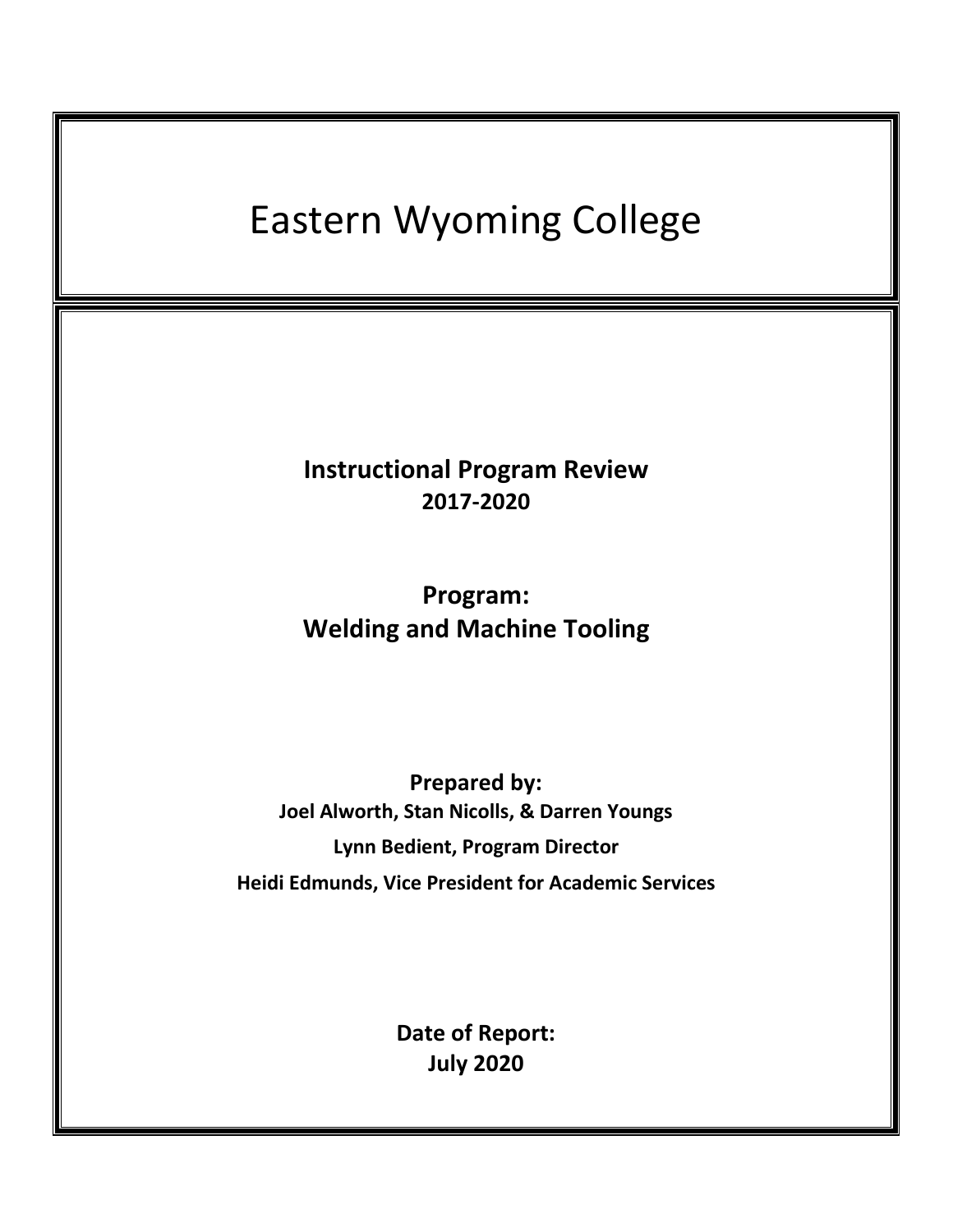# **EASTERN WYOMING COLLEGE Instructional Program Review**

**Program Name**: Welding and Machine Tooling

### **Part I: Statistical Data from the past three years:**

| <b>Machine Tool Technology</b>   | 2016-2017 | 2017-2018 | 2018-2019 | 5-Year<br>Average |
|----------------------------------|-----------|-----------|-----------|-------------------|
| <b>Annualized FTE Enrollment</b> | 6.5       | 6.6       | 7.3       | 7.1               |
| <b>Annualized FTE Faculty</b>    | 0.6       | 0.6       | 0.6       | 0.6               |
| # Students                       |           |           |           | 0.8               |
| # Graduated                      |           |           |           | 9.4               |

| <b>Welding Technology</b>        | 2016-2017 | 2017-2018 | 2018-2019 | 5-Year<br>Average |
|----------------------------------|-----------|-----------|-----------|-------------------|
| <b>Annualized FTE Enrollment</b> | 79.9      | 71.3      | 86.1      | 85.9              |
| <b>Annualized FTE Faculty</b>    | 6.8       | 6.2       | 6.9       | 7.1               |
| # Students                       | 112       | 89        | 110       | 113.4             |
| # Graduated                      |           | 47        | 55        | 58.8              |

FTE = Full-time equivalent Notes:

### **Modes of Delivery:**

| online | | | compressed video | X | face-to-face

## **Advisory Committee Members and Title or Role:** (if applicable)

Welding Instructors: Lynn Bedient, Stan Nicolls, Joel Alworth, Darren Youngs

Business Partners: Tom Briggs, Western Sugar; Bryce and Brian Schlagel, Schlagel Manufacturing; Wade Bruch Pinnacle Bank; Kelly Strey, B&C Steel; Aaron Wadhams, McKinney Manufacturing; Julia McKinney, McKinney Manufacturing; Kaycee Brooks, L&H Industries

Academic: Dr. Heidi Edmunds, Dr. Debbie Ochsner, Lynn Wamboldt

## **Community Partners or Internships: (if applicable)**

## **Revisions in Curriculum since Last Review:**

A second year **"Welding Specialist Certificate"** was added for students interested in a welding and machining trade school type training without the academics. This Certificate proposal was presented to the Advisory Committee for suggestions and was unanimously recommended. It consists of welding core classes and allow students to choose from electives to meet their needs from Agriculture, Art, and Business.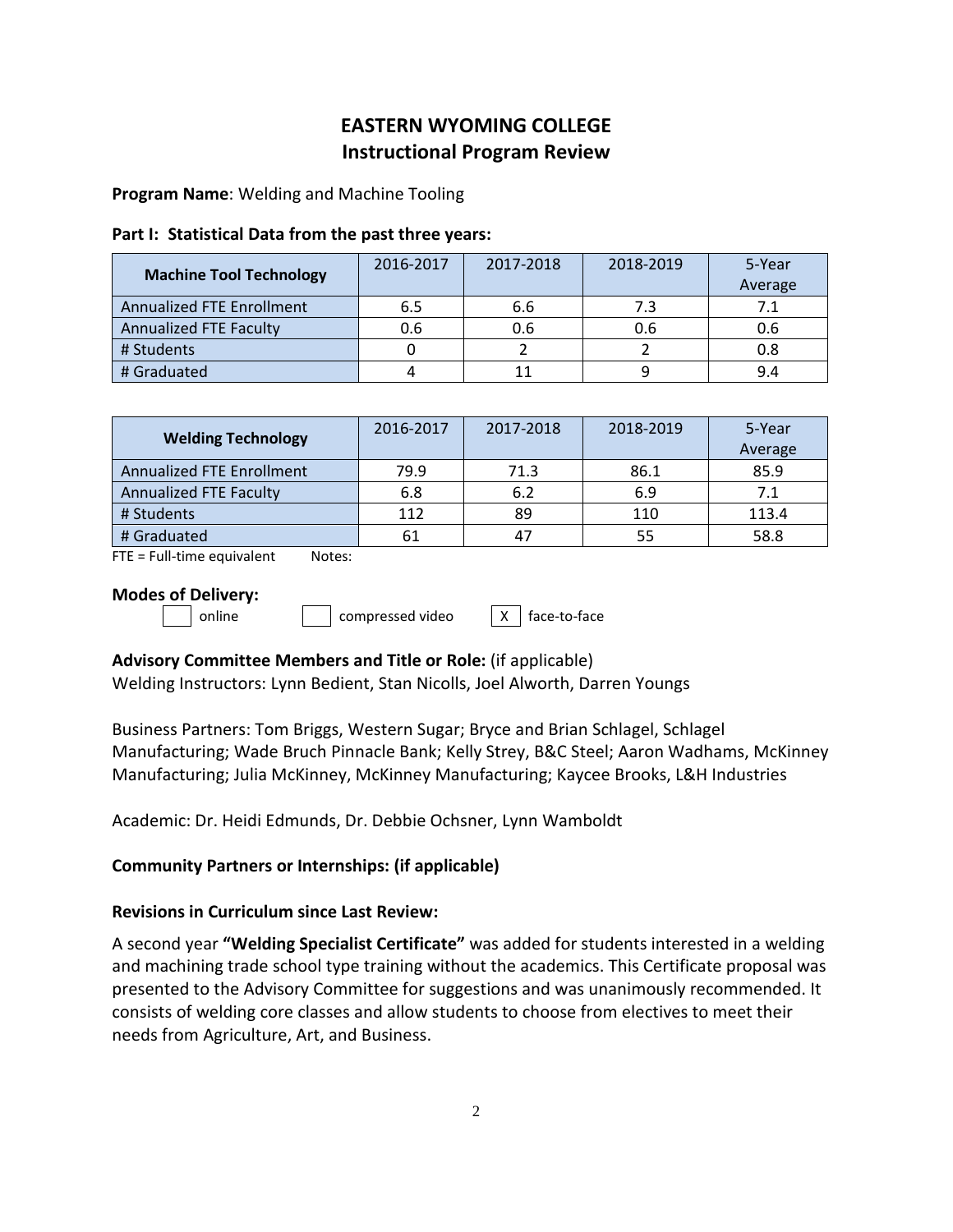**Semi-auto Pipe** welding and **GTAW SMAW Pipe** welding were added to the program when the third welding lab in CTEC became available. These classes were previously taught in the summer and poorly attended due to the lack of welding lab availability. These are advanced pipe welding classes that add value to our AAS degree.

**Basics in Welding and Machining** is a college studies class specific to welding and machining. It covers the essential elements needed to be successful. The core components include the history of our welding program, MyEWC and Canvas training, notes and study skills, job opportunities, cover letter and resume writing, and registration.

**Fabrication** is a nontraditional elective class that deals with applied measurement, job planning, cost and profit analysis, print reading and application, tours of local fabrication and welding operations and hands on fabrication techniques.

### **Part II: Narrative Analysis Overview**

The Welding program at EWC is focused on training to enable students to enter the working world with the essential skills and qualifications necessary to be successfully employed.

Students can choose from four training areas to meet their budget, needs, and the type of employment they are interested in.

Classes are taught with the same expectations that employment demands. Safety, attendance, cellphone use, and the soft skills of welding are embedded and enforced like a working environment. When students enter the workforce, they are aware of employer requirements.

Included in the curriculum of welding classes is qualification testing. Students are tested, evaluated, and graded by visual and destructive testing. Qualification records are given when students earn qualifications in all position testing. Many of the qualifications meet or exceed requirements of employers for employment and employee advancement.

Eastern Wyoming College Instructors are required to have an AAS degree in welding, hold an American Welding Society (AWS) Certified Weld Inspector credential, be a Certified Welding educator and have AWS Certified Welder credentials. Qualification records are required for the classes they teach. Our full-time instructors are all graduates of EWC welding, have the same philosophy, and total over 130 years of welding experience in the welding field. We are welders teaching welders, and it works.

As the welding program enters its fortieth year, it is committed to continuing top-quality welding training and student success in the job market.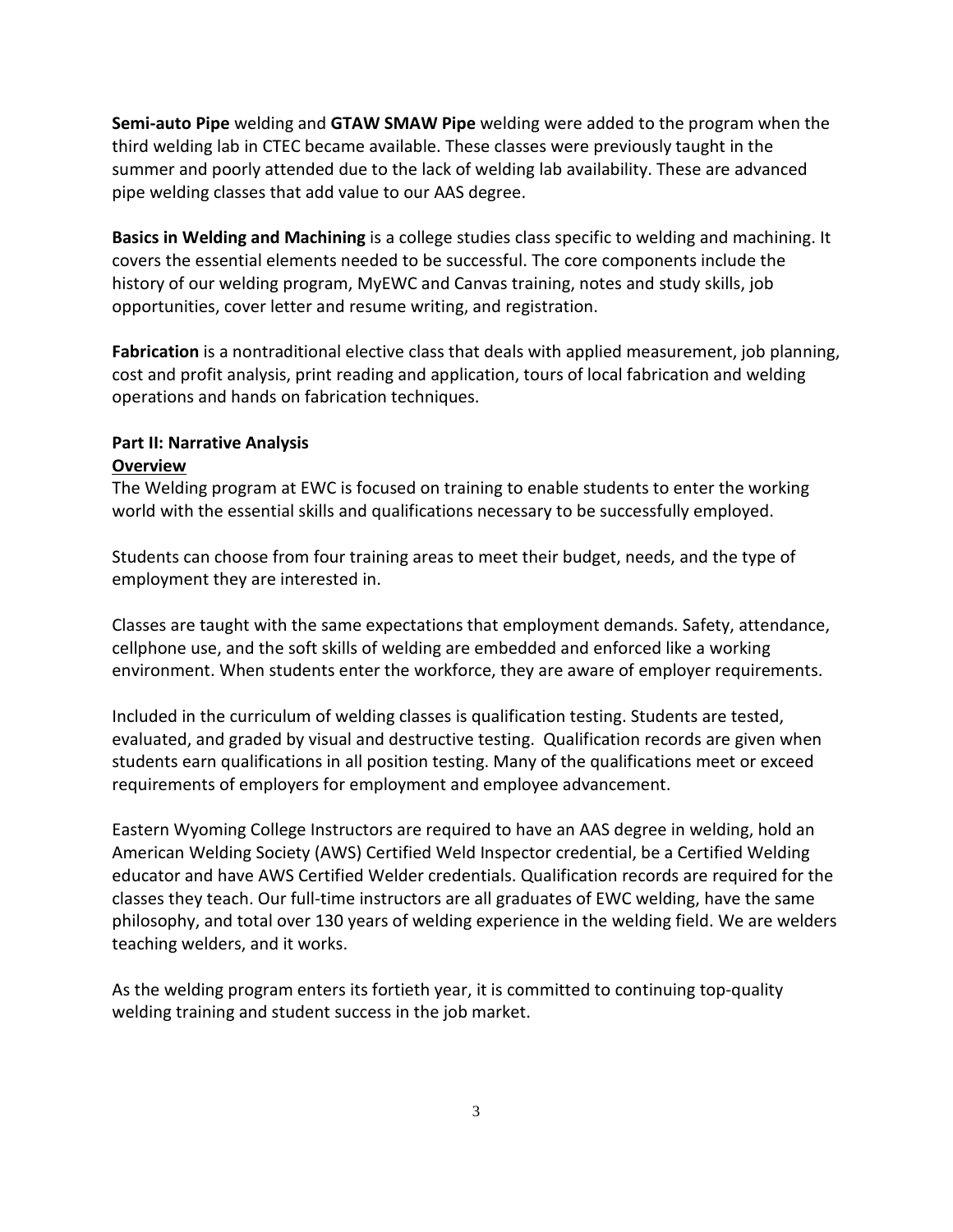## **Clarification of terms**

Qualification is the demonstration of welding skill and knowledge of requirements. Certification is the attestation the welder is properly qualified.

## **CTEC**

The CTEC building offered many new opportunities in the fall of 2017. The addition of a third welding lab and 18 large welding booths in each lab, totaling 54, allowed for new studentvalued welding classes. Modern and efficient equipment, controlled climate labs, four modern classrooms, two large computer labs and a one-hundred seat theater style classroom rival any weld training facility in the State and Nation.

## **Current Offerings**

There are four levels of training available.

- A one-semester plate certificate suitable for entry level welding employment.
- The two-semester welding certificate offers three all position welding qualifications in limited thickness plate welding, training in weld testing procedures, equipment, and metallurgy. This certificate develops skills in structural welding, print reading and welding symbols, shop tools, measurement, and introductory machining experience.
- The four-semester AAS degree includes ten qualification opportunities, two unlimited thickness, all position plate welding and eight in all position pipe welding. Top shelf training is offered in unlimited thickness plate welding in two processes. Pipe welding to include pipeline, high pressure open root, and semi-automatic for piping and structural applications.
- A two-semester Welding Specialist certificate allows students to build upon the Certificate program. Core components of the AAS degree are required. Approved Electives are chosen by the student to facilitate learning in areas of interest.

A Machine Tooling Certificate is offered in conjunction and can be earned at the same time as a welding AAS Degree.

The progression of training included in the Eastern Wyoming College welding program allows students to choose the level of training and qualification needed to be successful in their career.

## **Program Impact**

The Welding and Joining Technology program remains a key component of Eastern Wyoming College. The five-year average FTE is 195, welding and machining accounts for 9.5% of the Colleges FTEs. Offering an average of 225 credit hours per year and 8.5 percent of the credit hours offered by this institution. With an average of 17 AAS degrees and 41 certificates, the Welding and Joining Technology is responsible for 29% of the college degrees and certificates.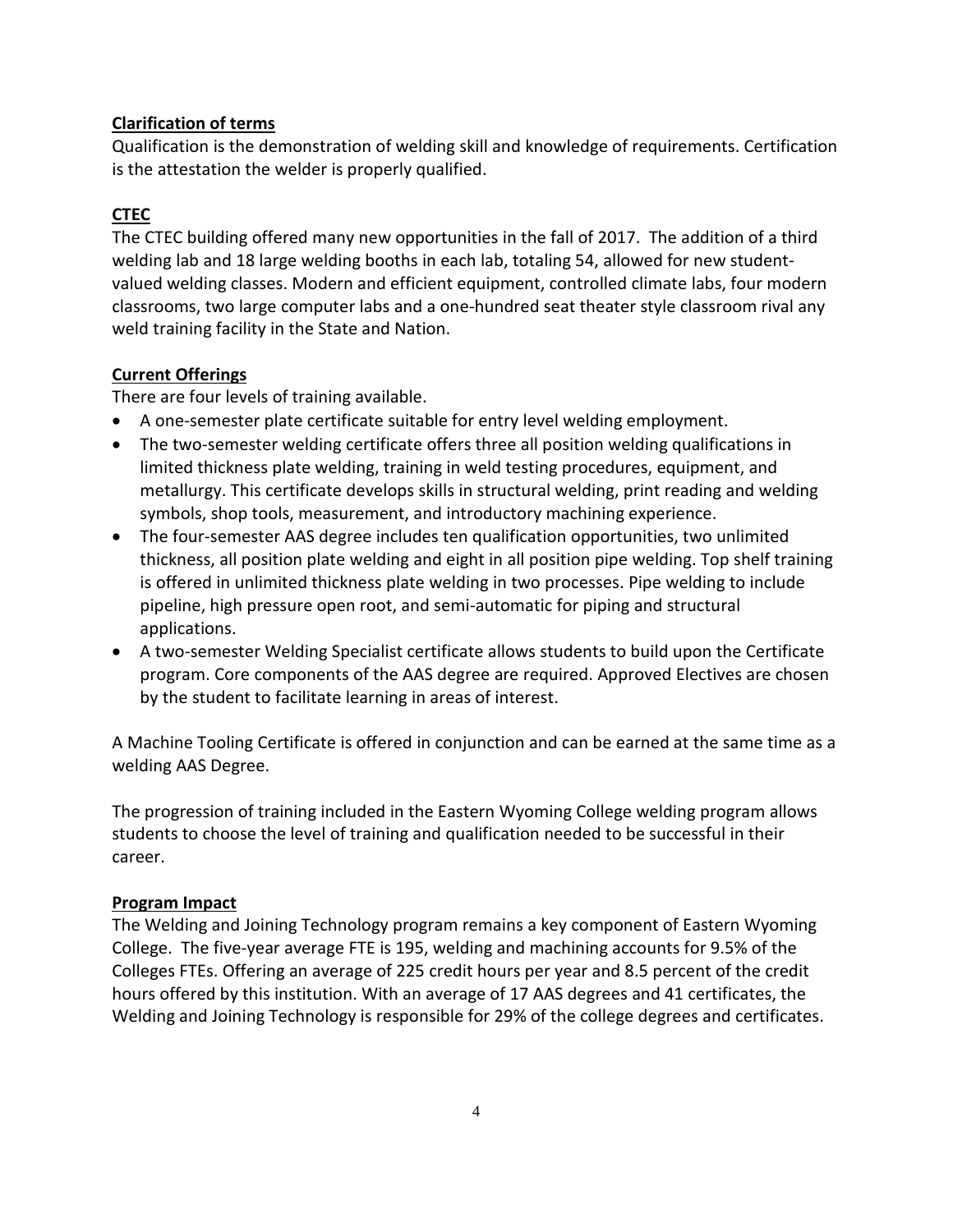### **COVID-19 Impact**

The welding and machining program has been impacted by the 2020 COVID-19 pandemic. Hands-on classes cannot be replicated online.

We will be working to produce quality online curriculum for classroom classes in case of an interruption. Lab class goals, progression, and outcomes will be prioritized, and addressed. Students in our department are here because they prefer face-to-face delivery and hands-on learning. They like to see, touch, and feel. They need the structure, boundaries, and direction we provide in classes as instructors, advisors, role models, and welders, to succeed.

## **Description of Community Need:**

### *Current Community Need/Growth of Industry:*

It is sometimes thought that EWC supplies employees to the coal mines and mine service companies. This is a true statement in that students in the past have had internship opportunities and summer jobs that pay well. For the most part, it is a steppingstone where students gain job experience, use the money made to invest in a welding truck and equipment and move on in one to three years. The bulk of our students are distributed over a wide range of careers. Oil and gas extraction and distribution, structural and pipe fabrication business, power plants, ethanol plants, refineries, large and small fabrication and repair shops, contracting and private business owners. More and more of our students return to the farm and ranch to use their skills

The **Eastern Wyoming College Test Center** recently celebrated twenty-five years of AWS accredited weld testing service, providing weld testing for local and regional businesses and individuals. The weld test center runs in conjunction with classes and in the summer when needed, conducting AWS structural plate, ASME and API pipe testing along with Certified Welding Inspector services. In the past three years the Test Center has provided the following services earning over \$12,000 in revenue.

- 7 prepared plate tests
- 10 bend and inspection only tests
- 7 pipe tests
- 18 one-inch plate tests
- 34 3/8 plate test
- 4 welder test trainings

#### **Description of State and National Trends** (if applicable)

| <b>United States</b>                              | Employment |         | Percent | Projected Job       |
|---------------------------------------------------|------------|---------|---------|---------------------|
|                                                   | 2018       | 2028    | Change  | <b>Openings</b>     |
| 51-4121.06 - Welders, Cutters, and Welder Fitters | 424.700    | 439.100 | 3%      | 48.800              |
| Wyoming                                           | Employment |         | Percent | <b>Job Openings</b> |
|                                                   | 2009       | 2019    | Change  |                     |
| 51-4121.06 - Welders, Cutters, and Welder Fitters | 1.990      | 2,380   | 20%     | 270                 |

Wyoming source: Projections Central [2016-2026 long-term projections](https://projectionscentral.com/Projections/LongTerm) . United States source: Bureau of Labor Statistics [2018-2028 employment projections](https://www.bls.gov/emp/) . "Projected growth" represents the estimated change in total employment over the projections period. "Projected annual job openings" represent openings due to growth and replacement.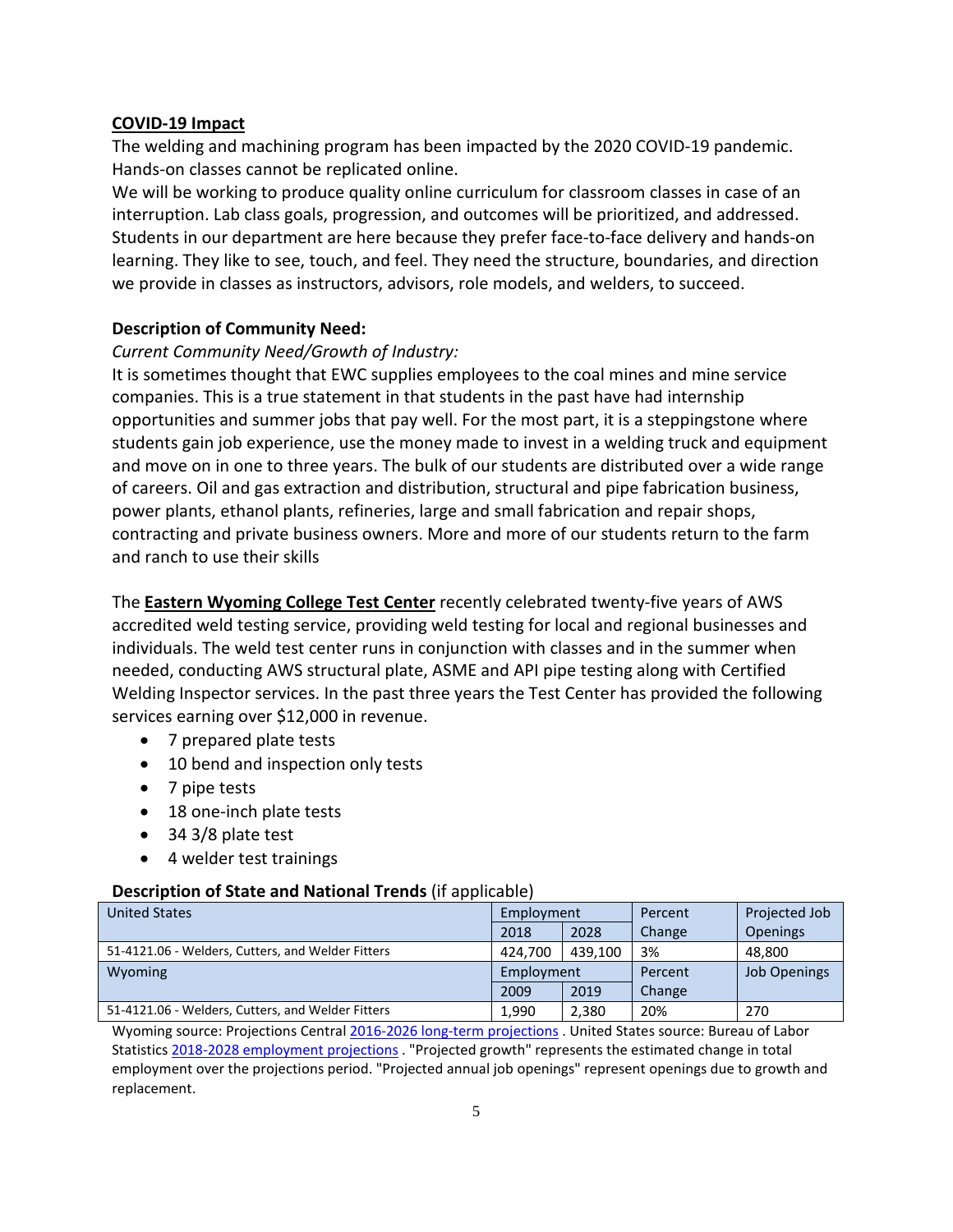| Location      | Pay    | 2019               |          |          |          |          |
|---------------|--------|--------------------|----------|----------|----------|----------|
|               | Period | 10%                | 25%      | Median   | 75%      | 90%      |
| United States | Hourly | S <sub>14.17</sub> | \$16.80  | \$20.43  | \$25.17  | \$30.89  |
|               | Yearly | \$29,470           | \$34,930 | \$42,490 | \$52,350 | \$64,240 |
| Wyoming       | Hourly | \$17.33            | \$21.91  | \$27.85  | \$35.97  | \$43.84  |
|               | Yearly | \$36,060           | \$45,570 | \$57,920 | \$74,820 | \$91,190 |

#### **State and National Wages**from<https://www.onetonline.org/link/localwages/51-4121.06?st=WY&g=Go>

Source: Bureau of Labor Statistic[s 2019 wage data](https://www.bls.gov/oes/)

## **Activities in Support of Student Recruitment and Retention** (if applicable)

The heavy workload that instructors carry makes it difficult to allow time away from work to recruit. We are usually not able to cover classes and must cancel class for illness and emergencies. Finding a suitable adjunct or replacement has not been fruitful. We demand that students attend class; it is contradictory if we do not.

We lose students by attrition. They slowly understand they do not like welding. They slowly understand that they are not good at it. They slowly understand that welding is not the easiest program on campus, and it is not the goof around class they liked in high school. Some just cannot get up before noon or be on time. Some never wanted to attend but Mom and Dad thought anyone can be a welder and were wrong. Some just cannot leave the drugs and alcohol alone.

Most who return to graduate love welding and are excited about where it can take them. Students are retained by the step-by-step progression of classes, self-improvement, and testing. Students will take 55 welding tests and 50 written tests for an AAS degree and are motivated to earn Eastern Wyoming College qualification records.

## **Assessment of Student Learning:** *Analysis of Student Learning. Include placement if known. Statistical Data Results*

Student learning in the WJTK.AAS is assessed through the following:

- AWS ASME Pipe Test 6" Pipe
- AWS Society Unlimited Plate Test
- Eastern Wyoming College Written Exam

*American Society for Mechanical Engineers Pipe Test*-this is a national standard welding qualification test used by industry that we administer to students at the end of their second year. In 2017-18, 22 students took the test, and 11 failed. This test holds students to the high standards set forth by the AMSE Boiler Code Section IX. The students also took an AWS Unlimited Plate test that is also an industry standards used for structural buildings and the mines. 22 students took the AWS Unlimited Test, and 18 passed. All students took a written final that tests their knowledge of Welding Procedures, Blueprint Reading, Metallurgy and Science, and Welding Knowledge. This test is based off of the AWS Weld Inspection Test. All students took the test and the average score was a 68% percent.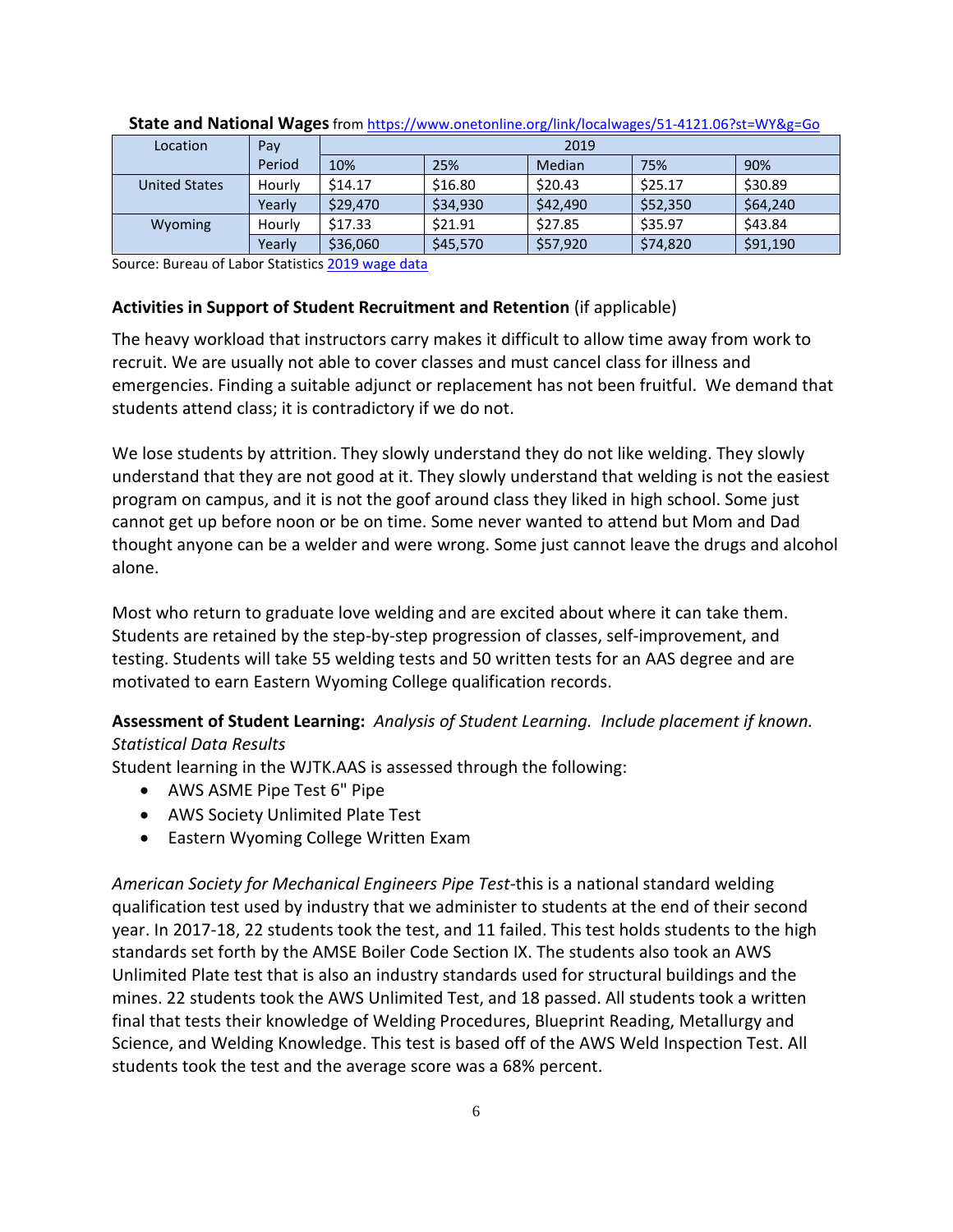Student learning in the WJTK.CD is assessed through the following:

- EWC Certificate Exam Written Test
- AWS D1.1 Limited Thickness 3/8" Plate Test

Students were given a pre-examination in WELD 2670 Welding Inspection in the Fall 2017. Students were given the same test in WELD 2680 at the end of spring semester to show growth in welding knowledge and competencies 27 students participated. Students had an average score of 75%. The students also improved their test scores by an average of 14.5%. The test administered covered all topics in first year welding classes including; Weld Inspection, Metallurgy, Print Reading, and Machining. Twenty-seven students also took the 3/8" AWS D1.1 Limited Thickness Structural Plate Test; 24 passed and 3 failed.

## *What has been learned?*

Recommendations

- Stronger Attendance policy enforced.
- Students need more time welding.
- Also, adding questions to the test regarding future employment and goals to better meet student needs.
- Policies and Procedures of Eastern Wyoming College enforced better. (i.e., safety, break times).
- With the increased cost in steel and the projected number of students for the 2018- 2019 year, the budget for consumables may become an issue.

## **Strengths of the Program and Faculty:**

The welding faculty and class content continue to be the strengths of the program. Instructors with an AAS in welding and real-world experience are paramount to student success. Instructors with a Welding AAS have been trained to weld and can refer to that training when teaching. The ability to answer questions and relate them back to job experience is well respected. The AWS Test Center and AWS Certified Welding Inspector/ Educator credential required for all instructors add integrity to the program. Finally, proven Curriculum from *The Hobart Institute of Welding Technology* is used in our welding classes and modified to fit our college credit courses.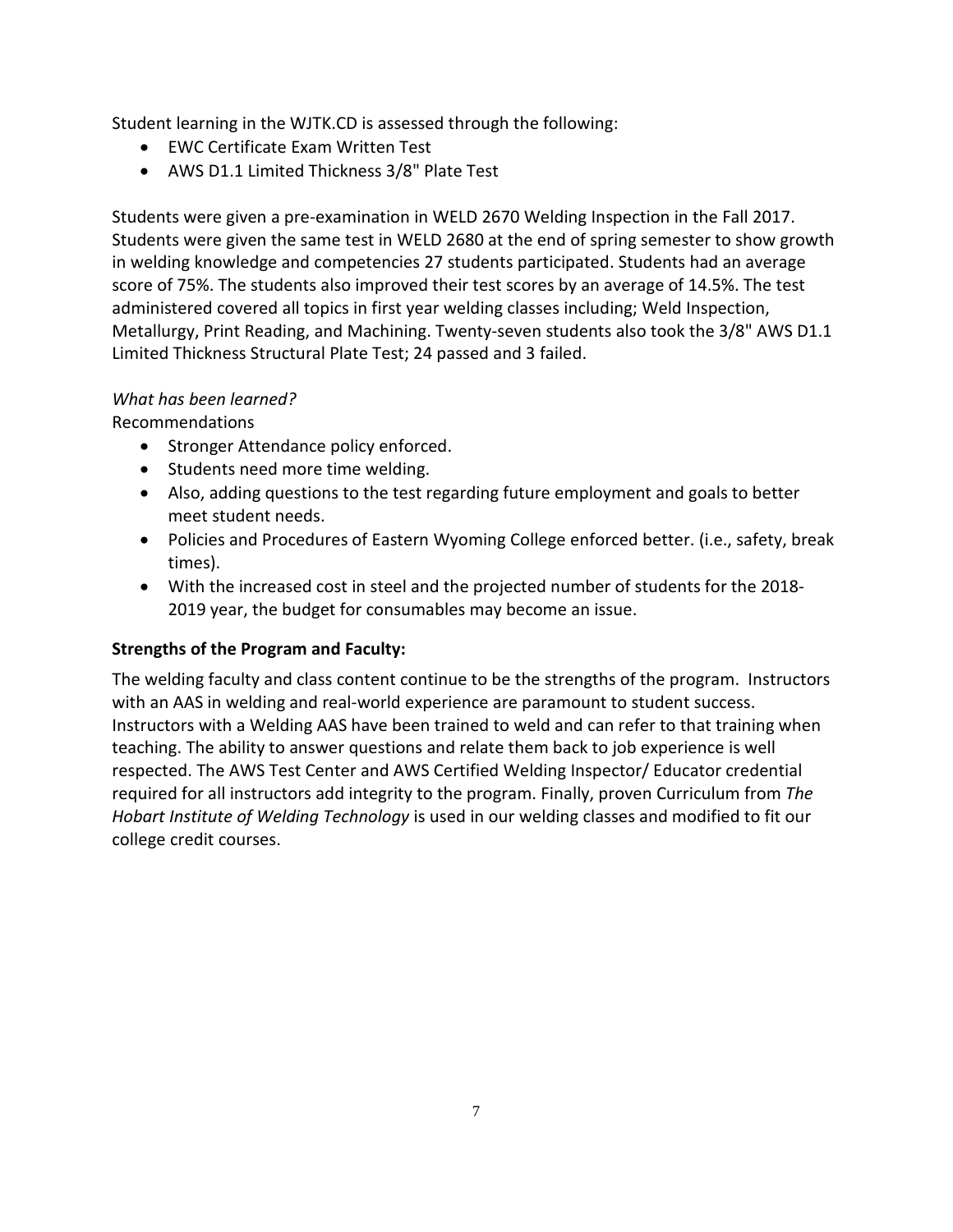## **Part III: Recommendations**

## **Faculty Recommendations:**

*Continuous Improvement Plan - (needed assessments, changes to improve student learning (review/write student learning outcomes), equipment, curricular changes, budget, faculty/staff, recruitment and retention efforts, faculty development, new initiatives, grant writing, mission relevancy)*

## **Action Plans - Year One through Year Three**

## **Program Goals**

- Maintain our reputation as the premier welding educational center in Wyoming by not losing site of the philosophies and techniques that have made us successful for 40 years.
- Promote and increase student enrollment by improving our website.
- Prepare for increased enrollment and instructor retirement by identifying potential new full-time and adjunct instructors.
- Work within the budget and staffing limitations to address the changing technologies in the welding and machining fields
- Enhance our partnership with agriculture while maintaining our relationship with energy extraction and transportation, Fabrication, and contract welding.
- Ensure our students are qualified to enter the workforce with a foundation on which to build their career.
- Use the Soft Skills of welding daily as instructors, and pass them on to our students

## **Department Recommendations**

- Develop proactive plans to reduce or eliminate the impact of the continuing COVID-19 pandemic.
- Develop a plan for the continuation and expansion of the Machine Tool Program by hiring a highly qualified Machine Tool instructor with a background in CNC.
- Prepare a proactive, not reactive, plan for two retirements, within the next three years, in welding, machining, and shop coordinator positions.
- Meet as a department regularly to discuss questions, concerns, schedules, plans, and continue strong communication.
- Continue strong communication and coordination with Administration.

**Advisory Committee Recommendations:** (alumni, employers, and other external constituents who understand the relationships among the courses of study, the currency, the curriculum, and the utility of the knowledge and skills gained)

The Advisory Committee meetings were responsible for ideas and approvals of Soft Skills of Welding, Fabrication Class, and New Safety instruction included in Basic SMAW, continuing core curriculum, Ag Partnership, and FFA Welding contest.

New recommendations include expanded Computer Aided Cutting, Fabrication, Robotics, CNC lathe and machining capabilities. These aspects have been addressed in our Strategic Plan.

## **Department Head Recommendations:**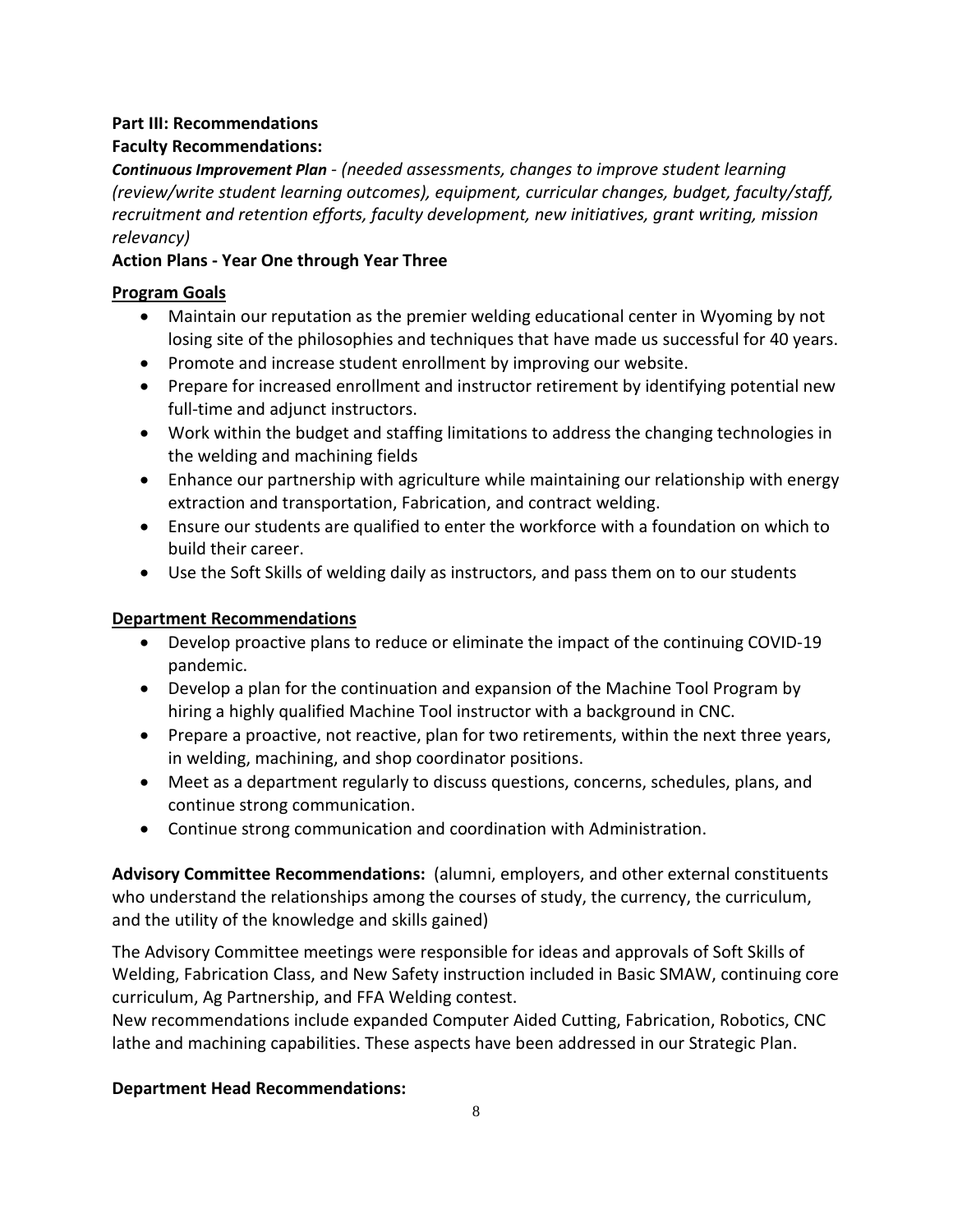The American Welding Society has predicted a 250,000 shortage of welders by the year 2025. Companies are scrambling to increase their welding capabilities without increasing their cost due to demand. Trends are to recruit welders out of high school, train them in the skills that they need while employing them at a reduced rate. It looks like a lucrative option in that there is no training or college debit. In the end their employees are limited in skills and employment opportunities and more likely to remain with the company at lower wages.

We have been approached to partner with area companies to use their facilities to train students, without pay, to produce products that they sell, or assemble products form material they furnish in a fabrication class for their profit.

I hope that we can continue to give our students, with the offerings we have, the type of education that will enable them to learn and grow within their field, without being taken advantage of for profit.

In this information age our students can glean information at a moment's notice form their cellphone. It is imperative that we improve our website with videos, pictures, virtual tours, and endorsements that catch their eye and leave the reading material for their parents.

#### **Summary**

Our welding program began in 1980 with a one-year certificate. As a member of that first class, I have always felt that the superior welding instruction I received gave me an advantage in the job market and advancement. An emphasis on welding hand skills, theory, and weld testing, presented in a maintenance platform, enabled students to be successful in procuring and advancing at their jobs. This success is also the success of the program. Students continue to come from a five to seven state area because they know someone that is pleased with their training and successful. Our students are the best advertising.

The founder of the EWC welding and machining program was Leland Vetter, an artisan welder and welding instructor. He practiced and improved his trades judiciously and passed his skills and enthusiasm on to his students and instructors. He passionately believed that students had to weld from the first day and as much as possible to become proficient in all the processes. Instructors had to have real world welding experience and exceptional skill in welding and teaching. They had to be able to identify when students really wanted to learn and be ready to give them that knowledge. Instructors need to be willing to learn and embrace change. As a tool and die machinist, he also understood the importance that shop skills played in developing quality maintenance employees and wisely included bench shop and machine tool technology in the maintenance welding program at EWC. Value was placed on producing a student that was orderly, detail oriented, and highly skilled. A worker with good character, a willing attitude, and the skills necessary to learn and do anything the job required. These are the roots of our program. After forty years they are relevant, enduring and remain.